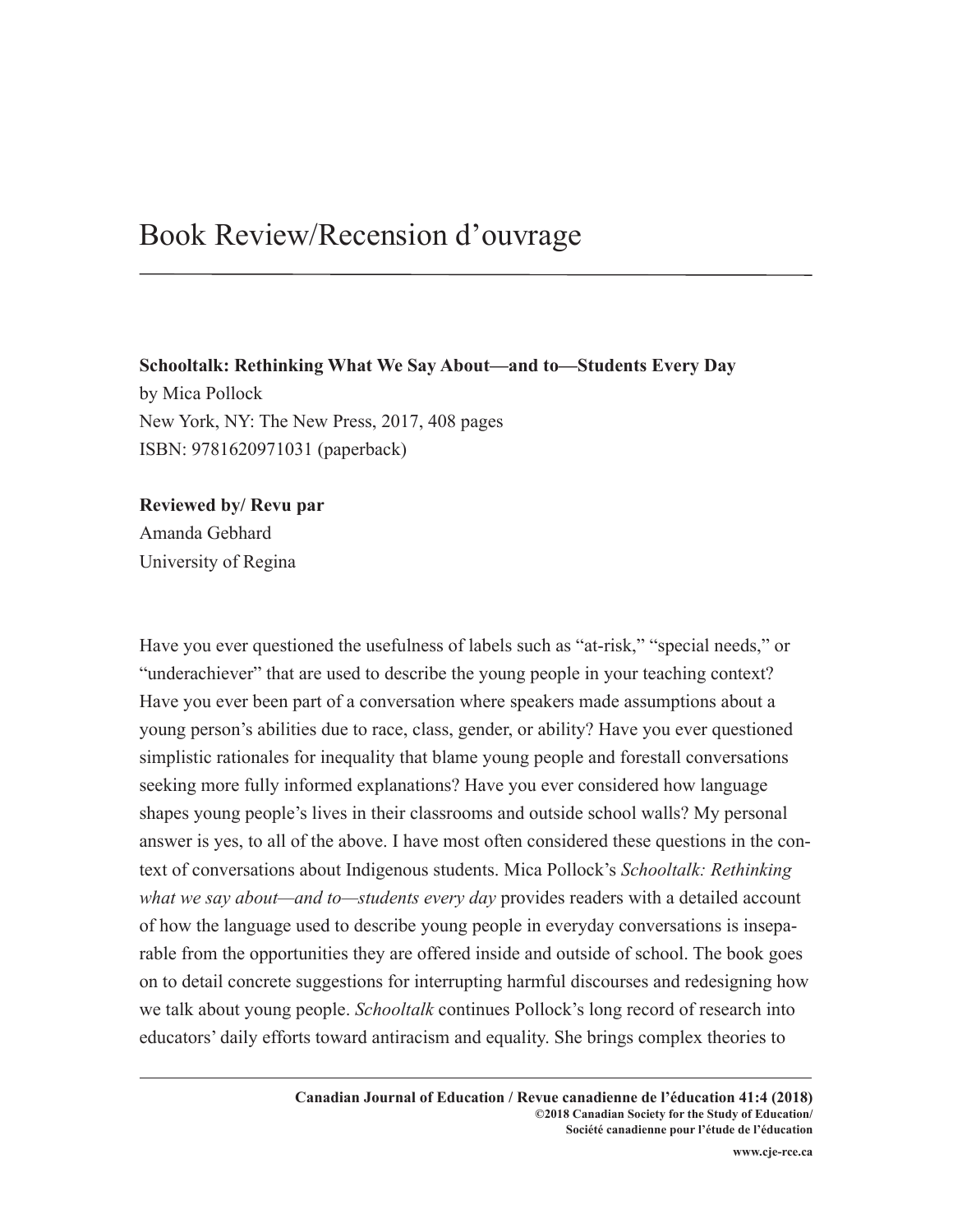life by using real-life and relatable examples, and the multitude of anti-racist scholars that she references across chapters support her arguments, supplying a rich theoretical and empirical backdrop. Schooltalk continues Pollock's style of presenting concrete examples of anti-racist and equitable 'talk' in clear and accessible language that will leave educators hopeful and inspired about taking her ideas into their own schools. The book consolidates her earlier work by illustrating that striving for equity happens in everyday interactions with colleagues and young people and within the most basic thing that people do all day—talk.

*Schooltalk* is divided into two parts, preceded by an introduction that outlines "The foundational principles of schooltalking for equity." Pollock refers to these principles in each chapter, providing readers with an organizational framework for thinking through the concepts. Key to this framework is a foundational question Pollock asks educators to apply to every example of schooltalk they encounter: "Does this communication help support equity (the full human development of every student, and all groups of students, or not?" (p. 8). Part 1 (Flipping scripts: Countering fundamental misinformation about young people) is divided into four chapters representing patterns of schooltalk that Pollock argues require close attention because they represent the classic taken-for-granted and underinformed claims that adults reach for when they talk about young people. Part 1 begins with a brief history of the harmful language that circulates in schools today, which she then describes in subsequent chapters. Readers learn that race was socially constructed to justify colonialism, slavery, and systems of racial inequality; the myth of race as biological continues to be maintained in schools when educators assume students' "variations in appearance indicate that [they] are fundamentally different types of people on the inside" (p. 49). This happens through language and through what Pollock refers to in her book as "scripts" in order to imply that they do not originate within the speaker but are readily available and widely used. Anyone who works with young people will recognize these "scripts," described by Pollock as inaccurate, simplified, shallow, and dangerous because they "keep adults from fully supporting young people—and keep young people believing falsehoods about themselves and their peers" (p. 20). Chapters 1 through 4 are organized into four themes. "Group Talk" asks readers to consider whether the labels used to describe students are helpful or harmful. "Inequality Talk" exposes the meritocratic assumptions underlying typical claims about why students do or do not achieve

> Canadian Journal of Education / Revue canadienne de l'éducation 41:4 (2018) www.cje-rce.ca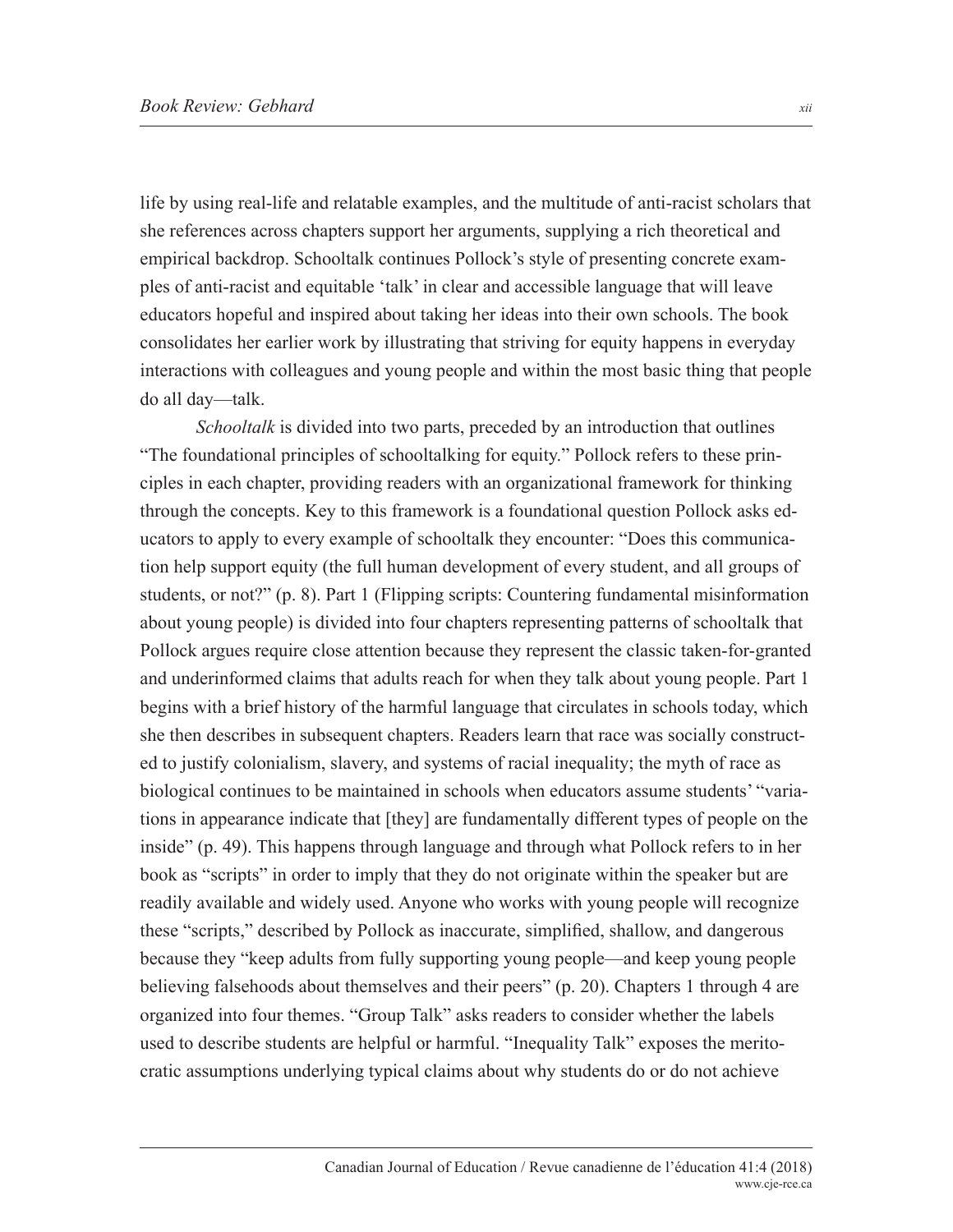and provides a model of inquiry that leads to more complex and informed explanations for young people's outcomes. "Smart Talk" explains the consequences of what Pollock argues may be the most influential schooltalk, "thinking and talking inaccurately about intelligence and ability" (p. 127), while "Culture Talk" shows how simplistic claims made about groups of people not only "make getting to know actual people seem unnecessary" but overlook all of the other factors involved in students' outcomes—including educators. Each chapter in Part One contains examples of each type of talk in action: "Oh, he's a Special Ed kid" (p. 36), "Poor kids drop out because they don't really try" (p. 74), "There are no gifted kids here" (p. 127), "Latino and Black parents don't really care about education, so their kids don't achieve" (p. 166).

Part 2, "Designing schooltalk infrastructure: Enabling informed schooltalk that supports young people," provides readers with rich and concrete examples of "flipping the scripts." The principle idea behind Part 2 is to identify the types of communication necessary to support students and show readers how it might be designed and set up. "Data Talk" asks readers to consider the kinds of information about students that need to be generated and shared and then used to connect young people to resources. "Life Talk" provokes questions about how we can communicate with young people about their lives to better connect them to opportunities and supports; and, finally, "Opportunity Talk" is about designing communication to include stakeholders, specifically parents, who are often excluded from conversations about young people's lives.

Pollock's book is brilliantly designed to set readers up to do the very thing she insists is crucial to support young people and equity efforts—talk. Thought-provoking questions that would ideally be answered in a group dialogue are peppered throughout each chapter and every chapter ends with multiple "take action" assignments and "think/ discuss" scenarios. Because of the relevance of the questions, assignments, and scenarios to all educators, readers are reminded of the applicability of rethinking schooltalk in every teaching context. The interactive format of the book makes it especially well-suited for a course text. The rich and layered content of this book is at once its strength and at times a drawback. While Pollock's detailed descriptions, real-life examples, and nuanced analyses show the rigor that went into anticipating questions or counter arguments readers might raise, at times I found the ideas slightly repetitious. Repeating key concepts and diagrams throughout the book reminds readers of its significance but does at time feel redundant, and, at 408 pages, the book may feel daunting to some. For example, Pollock